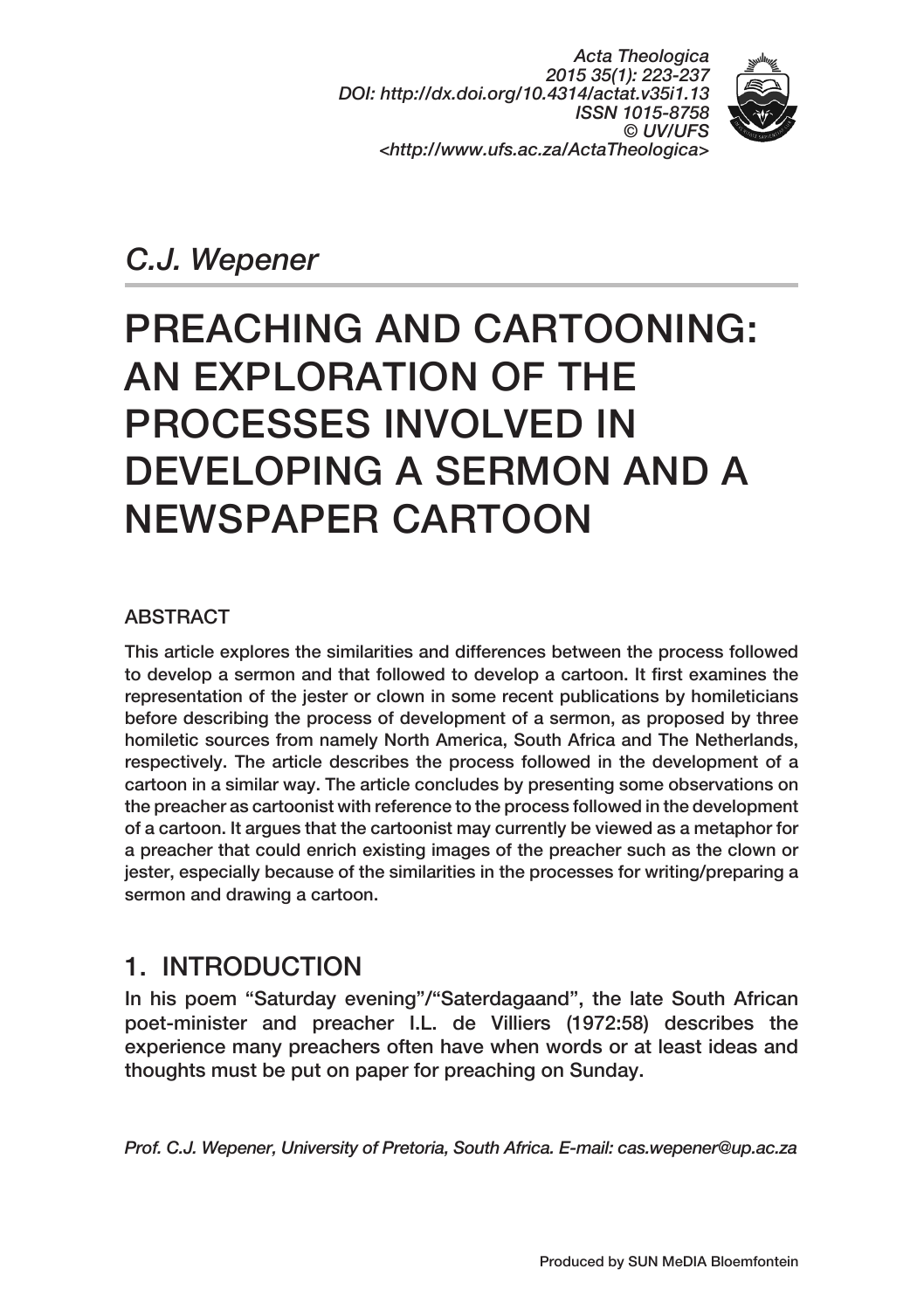Saturday evening<sup>1</sup> I sit and make dots in front of me on the paper. The ballpoint pen hinges my right hand. Intellect will spirit mood come to a halt. Tomorrow the congregation will celebrate the Sabbath and I am making dots on blank paper.

At least, De Villiers's experience stimulated his creative impulse to write a poem about it; this is more than many other preachers can manage. However, preachers are not the only ones who are regularly faced with a deadline while staring at a blank piece of paper. This experience of waiting for the creative impulse is also well known to many creative professionals such as writers, composers and sculptors.2 These artists, however, do not always have an audience waiting to hear a sermon at 9:00 in the morning. This preached word for which they are waiting should preferably not be a variation on a theme they heard the previous week. Hearers of weekly sermons are not an easy audience to satisfy and many preachers feel the pressure of pulling an all-new sermon rabbit from the hat of the homiletic process every week. The cartoonist is one artist – there will, of course, be more – who understands this pressure, to which the creative process is subject, as well as a preacher does, if sometimes not even better.<sup>3</sup> The

<sup>1</sup> My English translation, CW.

<sup>2</sup> In this instance, one can qualify and add that creativity should also be a way of life for preachers. Cf. in this regard, for example, McKenzie (2010) for her advice on cultivating the imagination, especially inspired by the work of novelists; Vos & Wepener (2014) work with a literary‑aesthetic approach to worship and preaching. However, for many preachers, there still remains that moment when everything must come together and be given in the form of a sermon that can be preached.

<sup>3</sup> I have had many informal conversations about these similarities with Brandan, who is the cartoonist for, among others, the following South African newspapers: *Business Day, Rapport, Weekend Argus.* Cf. http://brandanreynolds.com/ [2014, 16 April]. Journalists also feel the pressure caused by a deadline; however, there is a difference in reporting on current news events and in‑depth journalism that requires more reflection and interpretation in order to write the article.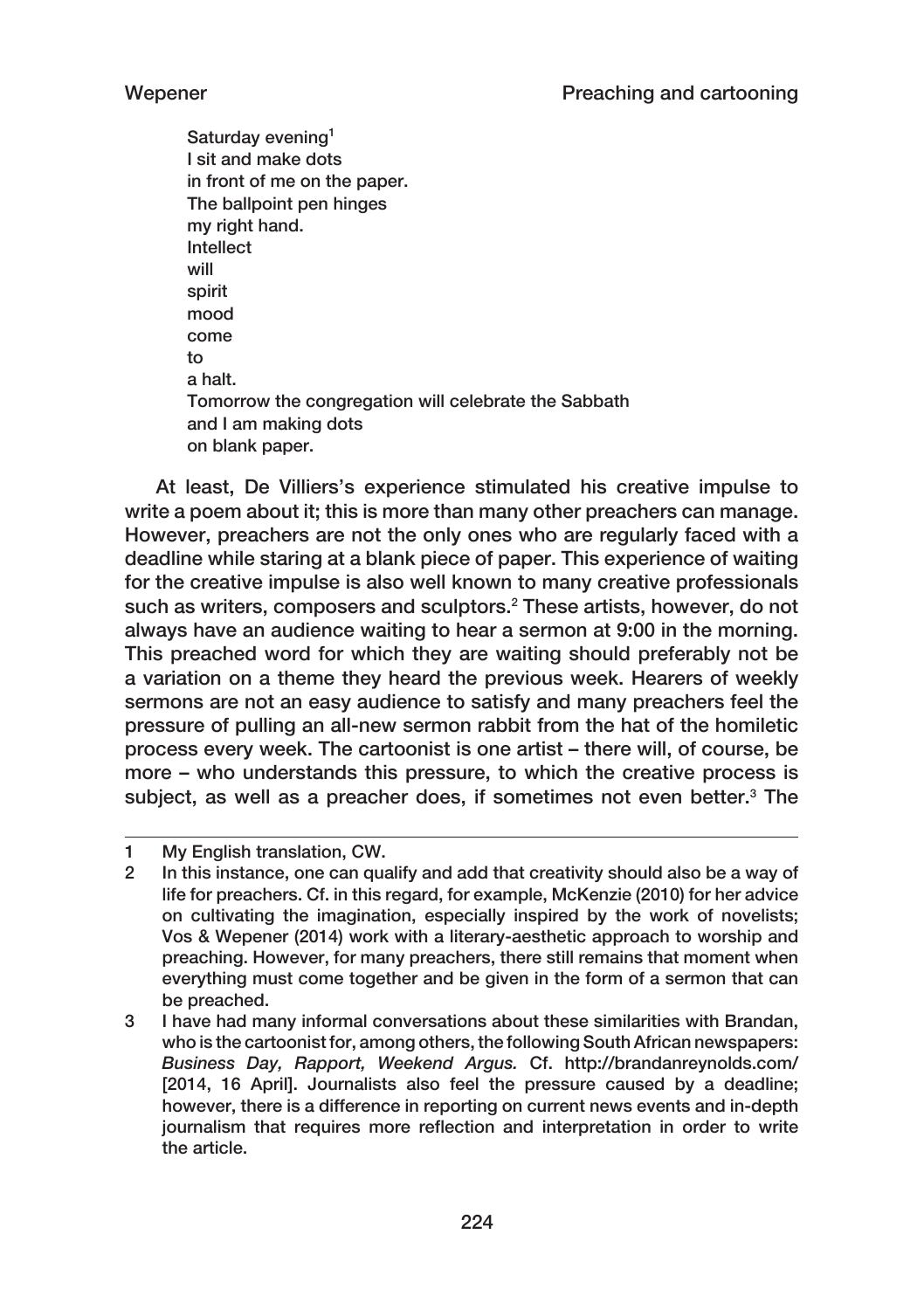typical preacher faces this blank sheet of paper once a week, but not often more than three times a week. A cartoonist who practises his/her art form as a full-time profession often has to face this blank sheet of paper daily. S/he also experiences this creativity under pressure.

Such creativity that influences the dynamics of the creative process is but one similarity between the process followed to develop a sermon and that followed to develop a cartoon. In the past, many parallels have been drawn between preachers and artists, one of the most famous being that of the jester/fool/clown. Currently, the cartoonist fulfils, to a large extent, the role that the jester fulfilled in the past.<sup>4</sup> However, it is not only his/her person, but also and especially the process involved in the development of a cartoon, that helps the cartoonist fulfil that role in a specific contextually relevant manner; this is not necessarily the case with a circus clown, for example.

This article explores the similarities and differences between the process followed to develop a sermon and that followed to develop a cartoon. It first examines the representation of the jester or clown in some recent publications by homileticians. Then it describes the process of the development of a sermon, as proposed by three homiletic sources from namely North America, South Africa and The Netherlands, respectively. The article also describes the process followed in the development of a cartoon in a similar way, by presenting the processes used by the American cartoonist Steve Brodner and the British cartoonist Christian Adams. The article concludes with some observations on the preacher as cartoonist with reference to the process involved in the development of a cartoon. It will be argued that, in our own day and age, the cartoonist may be regarded as a metaphor for a preacher that could enrich existing images of the preacher such as the clown or jester, especially because of the similarities in the processes involved in writing/preparing a sermon and drawing a cartoon. The article pays specific attention to the process rather than to the metaphor as such. This could be the subject of future research.

<sup>4</sup> When I first shared this idea, in 2010, of exploring the similarities between the preacher and the cartoonist with two of my colleagues in The Netherlands and South Africa, Marcel Barnard and Johan Cilliers, they were very positive and supportive of the idea, which served as an encouragement for me to explore it further. At the time of conducting the initial research for this article, I had exploratory conversations on the subject with cartoonist Brandan Reynolds between mid-2010 and mid-2012, as I could not find another homiletician who draws a comparison between a preacher and cartoonist.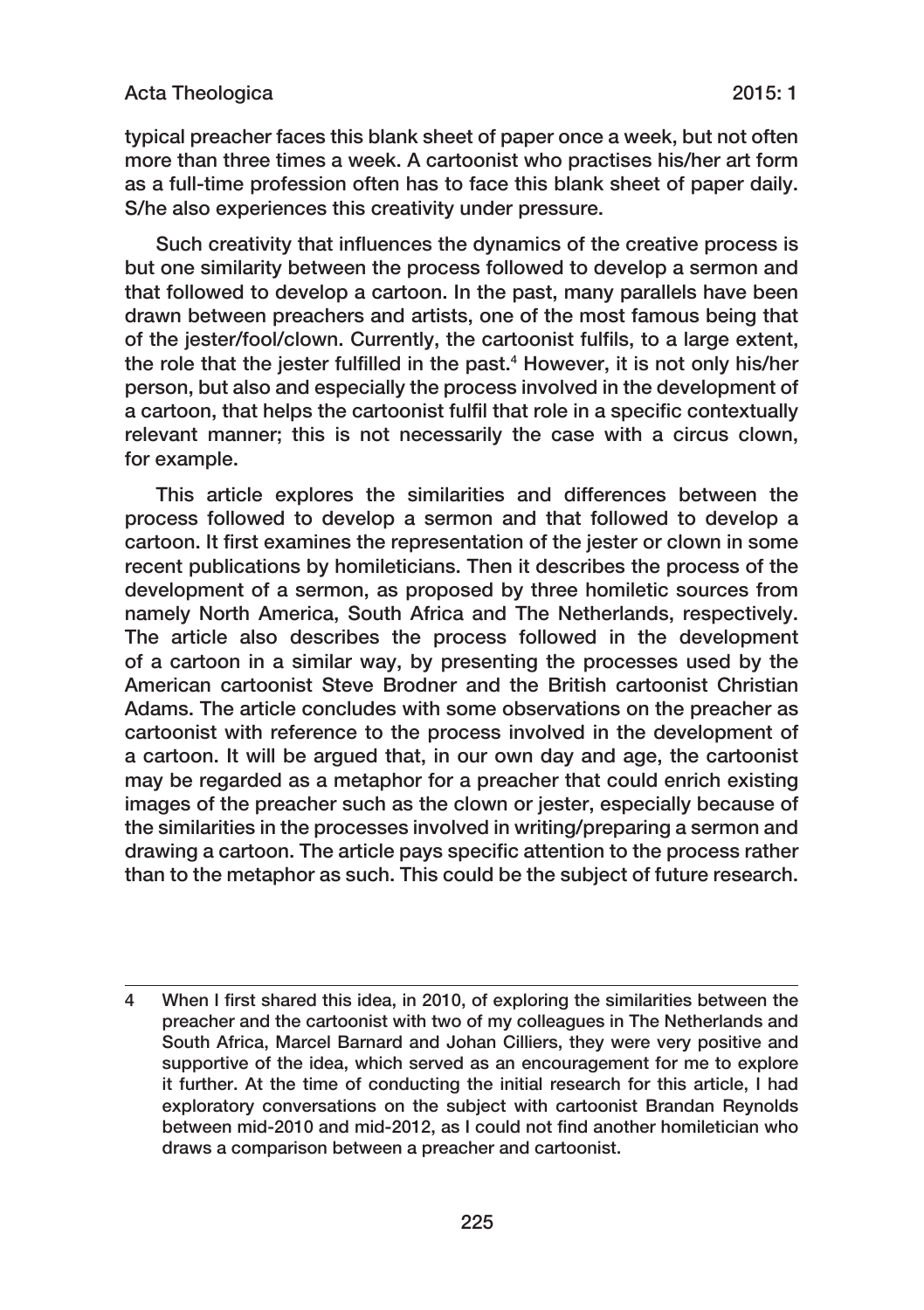## 2. THE PREACHER AS JESTER/CLOWN

The South African homiletician Johan Cilliers (2008; 2009; 2010) has studied the image of the preacher as clown or jester. With reference to Long's well-known images or metaphors for preachers (cf. Long 2005:18-51), Cilliers suggests the image of the preacher as clown or jester. Like Campbell (2008:1), he traces the image back to Paul (1 Cor. 1:18, 21)<sup>5</sup> and links the idea of the Gospel being scandalous and laughable to the notion of the vulnerability of the church, both of which find expression in the image of the clown. The clown is an apt image, he argues, especially in a state of liminality. It appears that the liminality, to which Cilliers refers, is liminality both in the theological sense of the church and believers being aliens and sojourners (1 Pet. 2) and in the South African context of transition from apartheid to post-apartheid.<sup>6</sup> Furthermore and very importantly, Cilliers points out how the clown is also an image of the frailty and vulnerability of God, and refers to the role of the jester in addition to the image of the clown that can assist in unmasking the powers that be. With reference to the work of Campbell, Tisdale (2010:59‑60) also refers to this role of preaching in her chapter entitled "Speaking truth in love". According to Tisdale (2010:60), adopting the role of the court jester, who lampoons the powers that be, can be one strategy for a preacher to speak truth in love by making use of burlesque and humour.

The image or metaphor of the clown or jester is a rich image to explore as a metaphor for a preacher, but this is not the aim of this article. As stated earlier, the aim is to take up and explore the image of the cartoonist, as I believe it can be a similarly enriching exercise to explore the image of the preacher as cartoonist in the tradition of considering the preacher as clown/jester/fool. In this article, I am more interested in the process involved in the development of a cartoon compared to that involved in the development of a sermon. Of course, a sermon is not to be equated with the act of preaching, but it is one element of preaching (cf. Long 2005:15‑16). However, the specific way in which a cartoonist develops his/her cartoon has much to offer for the way in which preachers can develop their sermons. Because of some of the similarities, not least the deadline (remember De Villiers's dots on the blank sheet) involved in both processes, it is proposed that the image of the preacher as clown or jester

<sup>5</sup> For the message of the cross is foolishness to those who are perishing, but to us who are being saved it is the power of God (1 Cor. 1:18, NIV). For since in the wisdom of God the world through its wisdom did not know him, God was pleased through the foolishness of what was preached to save those who believe (1 Cor. 1:21, NIV).

<sup>6</sup> With regard to liminality in relation to preaching and worship, cf. Burger (1995); Barnard, Cilliers & Wepener (2014); Wepener (2009; 2011).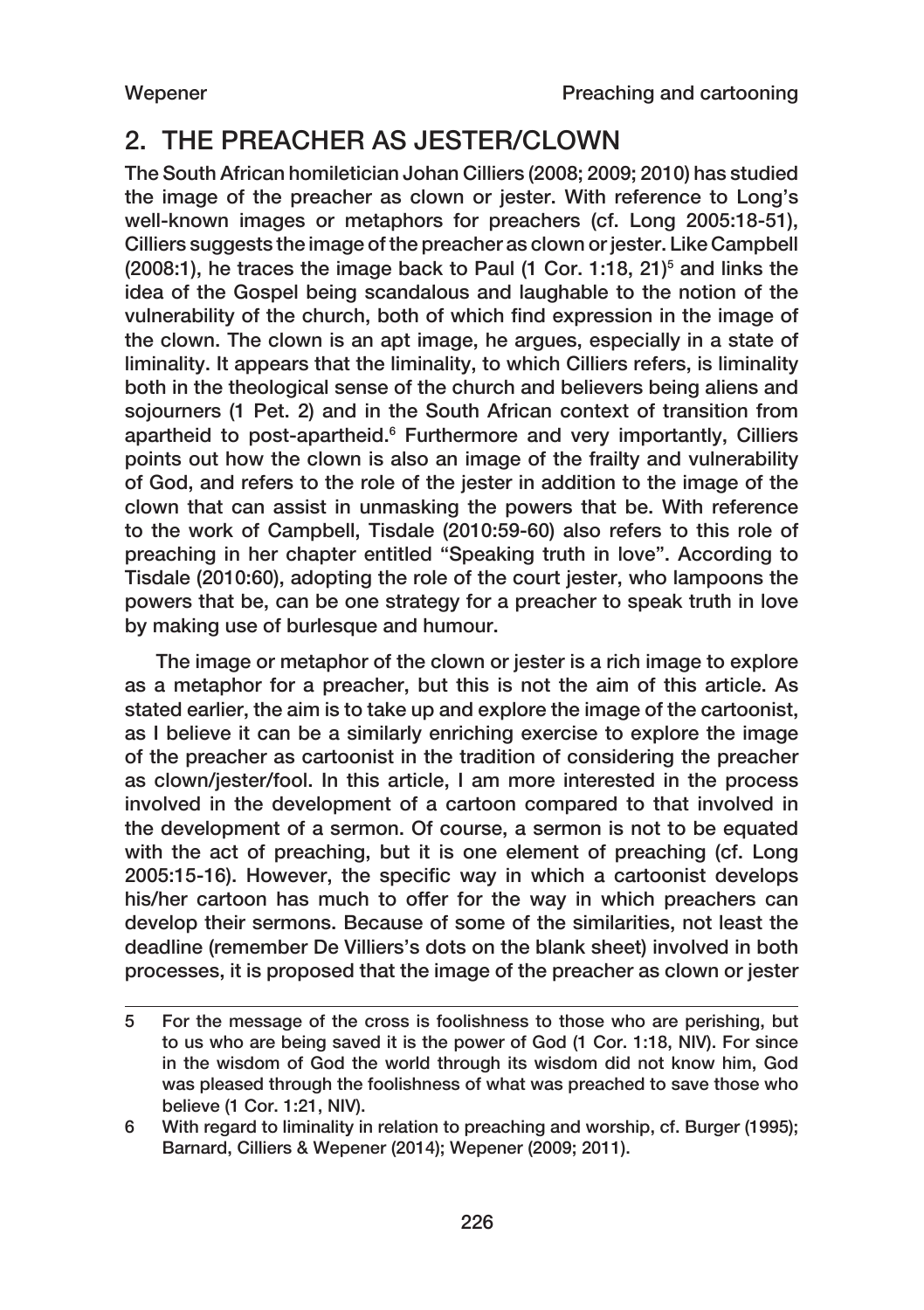in our day be enriched with the image of the cartoonist as pertaining to the process of developing the cartoon/sermon.

In order to illustrate the similarities and thereby the aptness of the image of the cartoonist and cartooning process, I shall first give examples of the processes of both sermon development/preparation and cartoon development; I shall distil homiletic qualities<sup>7</sup> from these descriptions (cf. Post 2001).

## 3. THE HOMILETIC PROCESS

In the Homiletics modules of the Department of Practical Theology, students are introduced to three (related) homiletic processes in the development of a sermon. First, in the "Introduction to Homiletics" course, the lecturer uses some chapters from Long and Tisdale's book (2008)*.*  The second Homiletics module in the fourth academic year is entitled "Preaching and worship in a context of poverty" and a primary textbook for this module is Pieterse's book (2001). The final Homiletics module, before students do their practical year in congregations, focuses mainly on Van der Meulen's book (2008)*.* I shall now briefly present these three processes, one American, one South African and one Dutch.

## 3.1 *Teaching preaching as a Christian practice*

Once students have been challenged on a basic level to reflect on questions such as "What is a preacher?" and "What happens in preaching?", the course takes a cue from Old (cf. Old 2002:59‑90) to present a bird's eye view of the history of preaching; this is supplemented with other themes such as the theology of preaching and Long's (1989) work on "preaching and the literary forms of the Bible". Building on this and being reminded by Long (2005:12), quoting Campbell, that "Sundays come toward the preacher like telephone poles by the window of a moving train", students are presented with a first method of how to approach the biblical text (Thompson 2008:61‑74), the congregation (Tisdale 2008:75‑89) and the wider social context (Harris 2008:90-100) in their preaching. Of course, there is also a liturgical and hymnological phase in each module; in this article, I shall only mention the homiletic work covered. All the sources used emphasise the importance of the homiletic process, which includes various phases, taking into account both the current context and the Scriptural text(s) in the process of interpretation, in order to develop the sermon. The Zimbabwean homileticians, E. Nhiwatiwa (2012:16‑28), also emphasises

<sup>7</sup> The Dutch liturgist Paul Post works with the notion of ritual-liturgical qualities in the field of Liturgical Studies. I apply this in the field of Homiletics.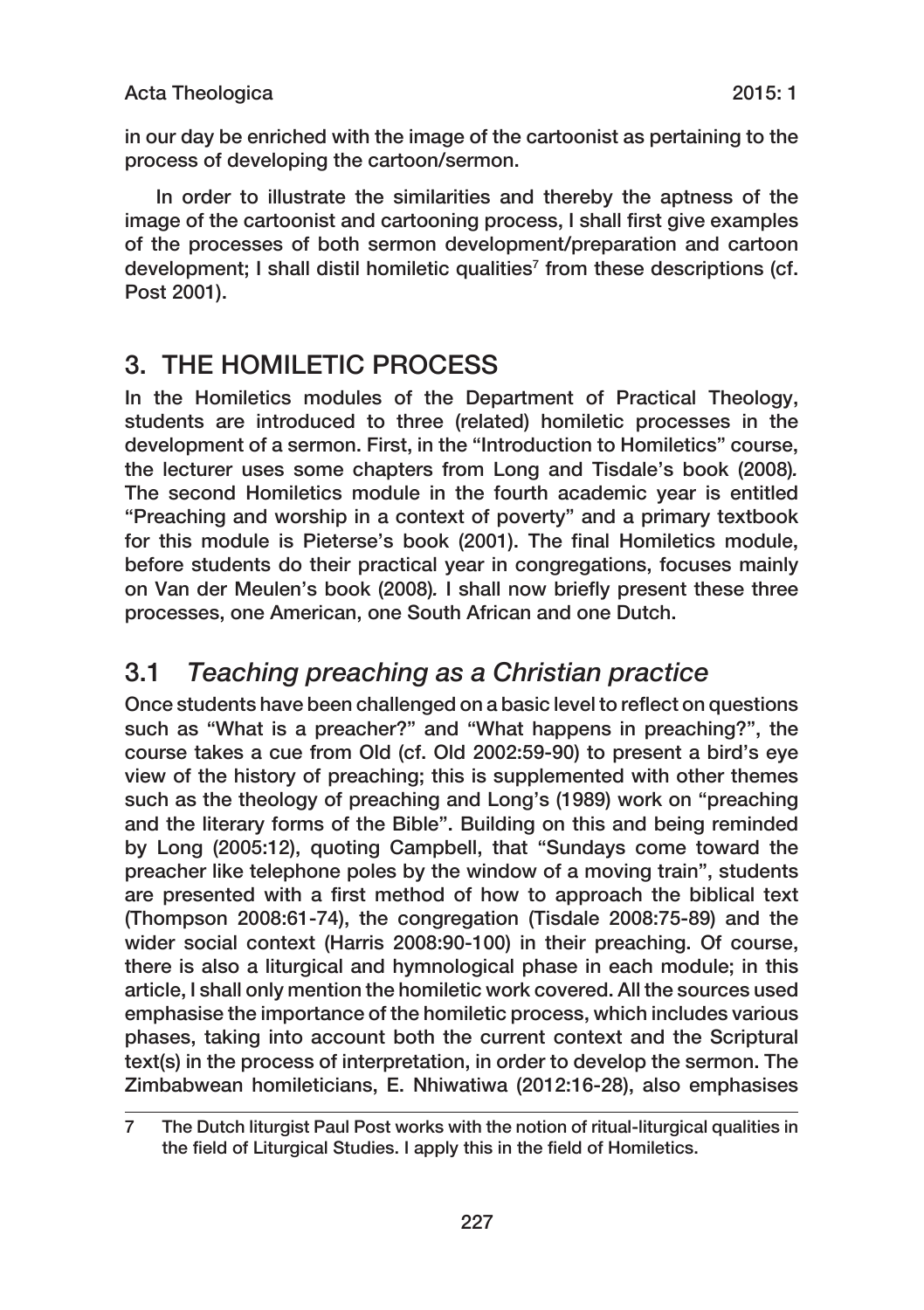the importance of this process. He urges preachers from Africa, who are, according to him, generally good at speaking without preparation and notes, to take the process of sermon preparation seriously.8

## 3.2 *Preaching in a context of poverty*

In his book, Pieterse (2001) situates Homiletics within Practical Theology as a hermeneutic communicative act in service of the gospel in the congregation and in society. In his approach, Pieterse emphasises the importance of a thorough contextual analysis, a hermeneutical approach as well as the connection or link between preaching and other communicative acts in the congregation such as diaconical community development. With the aim of preaching in a context of poverty, he finally develops a homiletic theory for praxis. As part of this module and supplementing Pieterse's excellent and much-needed contextual approach, students are also introduced to McClure's (1995) book as a practical way of engaging some people in the audience in the homiletic process as well as an approach regarding liturgical interculturation, which discusses the issue of power relations in the homiletic process (cf. Wepener 2010).

## 3.3 *Als een leerling leren preken*

The process followed in Van der Meulen's (2008) book was developed by the homiletician Gerrit Immink and is taught at the Protestant Theological University in Amsterdam and Groningen, The Netherlands. Basically, the process consists of eight steps with separate phases within certain steps (Immink 2008:9‑20).

- Step 1: *The concrete life‑world and social context* (the homiletic situation) in which the context is being exegeted on various levels (cf. Brouwer 2008:21‑34).
- Step 2: *Encountering Scripture* has four subsections, namely the first reading, exegesis, interpretation, and conversation with a church member. In this step, some of the phases have a more literary and historical character, whereas others have a more hermeneutic and theological character (Immink 2008:15‑16; cf. also De Zwardt 2008:50‑59; Van Ek 2008:60‑70; Muis 2008:71‑79).
- Step 3: *The focus and function* is a strategy from the work of Long that is included in this instance. Before a student starts to write the

<sup>8</sup> It is beyond the scope of this article to provide a detailed account of all the aspects of the modules. I shall highlight only those sections that directly relate to the process of developing a sermon and the prescribed sources.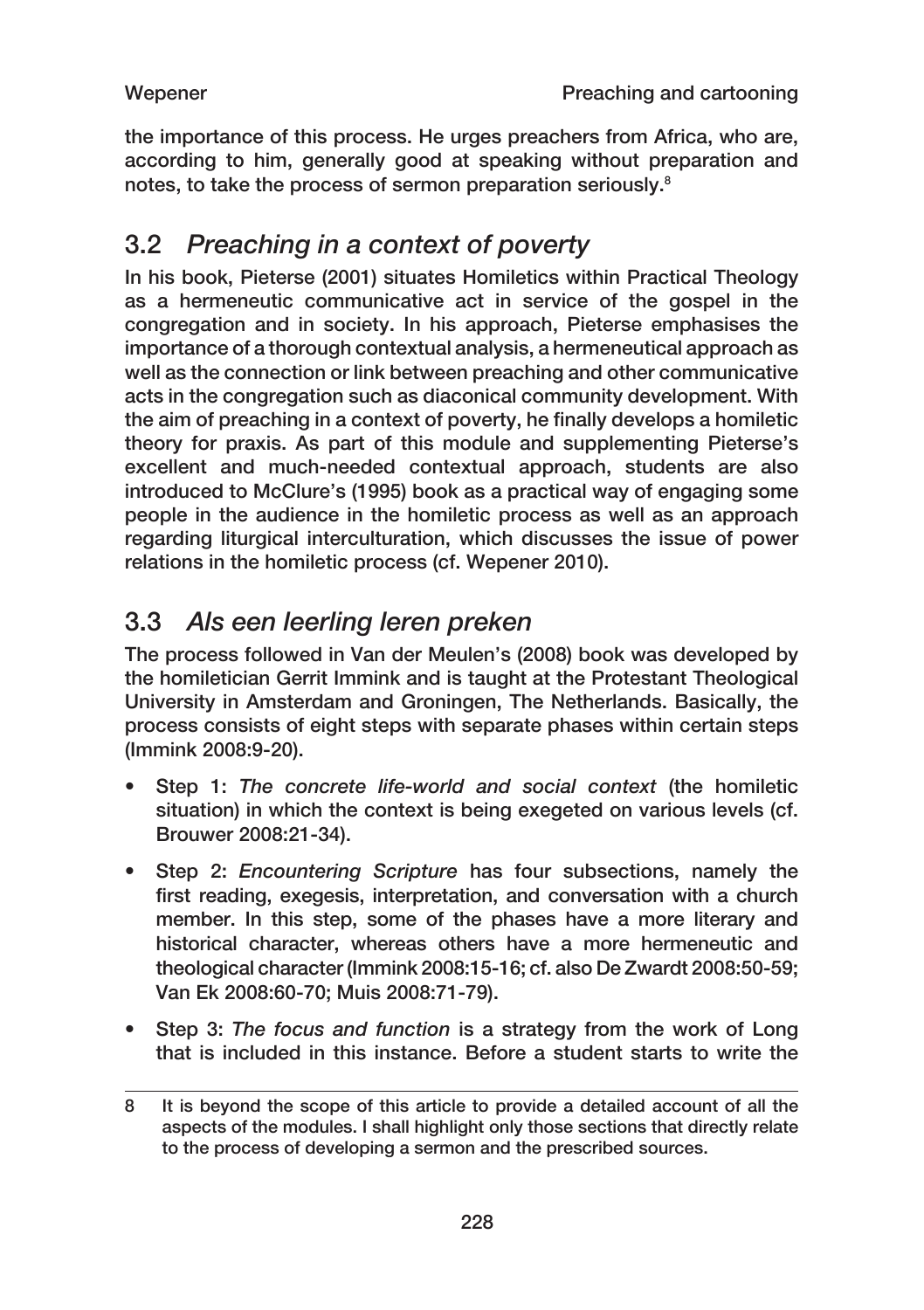sermon, s/he must formulate what the biblical text wants to say and do (cf. Van der Meulen 2008:80‑89).

- Step 4: *Reflection, meditation, prayer* is more than a step, as the authors explain; it is a whole approach towards the process and the unity of *logos, pathos* and *ethos* (cf. Immink 2008:17).
- Step 5: *Structure and design*, in which the preacher approaches the blank sheet of paper before him/her (cf. Immink 2008:18) with the formulated focus and function in mind. The preacher goes further, designing and deciding on an introduction and a conclusion as well as a scheme for the body of the sermon (cf. De Vries 2008:100-110).
- Step 6: *Interpretation and communication* (what Long would call 'refining the form') is about finding suitable illustrations and language that can communicate the message (cf. Bregman 2008:111‑120; Immink 2008:18‑19).
- Step 7: *Writing* deals with the question of whether a sermon should be written in full or not. Immink (2008:19) opts for writing out the sermon in full as an important part of the overall creative process during which ideas are ordered; this helps to concentrate on various aspects of this creative process.
- Step 8: *Preaching and discussion* will receive less attention in this article, which is more focused on the creative process. This entails the delivery of the sermon as well as the importance for student preachers to hold discussion groups after sermons (Immink 2008:19‑20; cf. Borger2008:121‑131; Van Leeuwen & Struijs 2008:144‑154).

This preaching process is also supplemented by introducing students to one particular aesthetic approach, namely an intertextual-inculturating homiletic approach (cf. Wepener & Vos 2013). Throughout their training, the majority of the students who are preparing themselves for the ministry also participate in practical formation courses taught by their respective churches in which preaching also receives attention.

## 3.4 Main features of the homiletic processes

Although there are similarities and differences in the homiletic processes described earlier, I shall focus on the similarities. All three processes explicitly focus on the context, the homiletic situation. The hearers and their life worlds are taken seriously. Some homileticians more than others make a plea for a thorough contextual analysis as part of the process; however, all agree on the importance of taking the actual context of the hearers seriously as a starting point for the development of the sermon.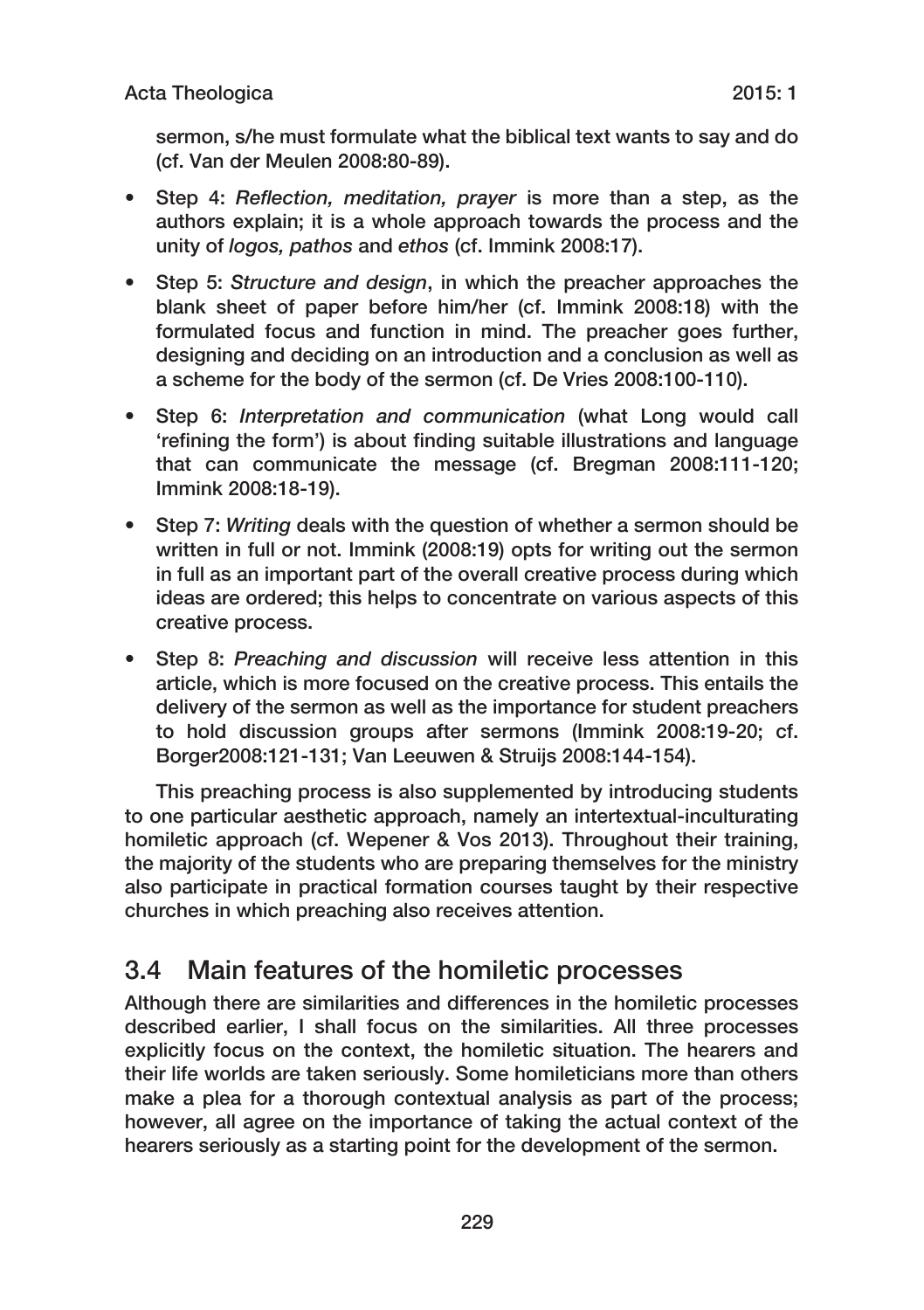Along with the context, a second important emphasis is the text or texts and, in particular, the Scriptural text(s) used in the preparation process. All homileticians come, broadly speaking, from the Reformed tradition and agree on the importance of exegesis and hermeneutics. Long's image of the witness rests strongly on the work of Ricoeur (Long 2005:45-51). Pieterse, for example, uses the work of philosophers Gadamer and Ricoeur in his book (2001:71‑78); Van Ek (2008:60‑70) also wrote a chapter on hermeneutics as an integral part of the overall process.

A third aspect, along with the consideration given to the text and the context, is the phase in which the actual sermon is designed. It is generally agreed that there should be some focus, that creativity should be encouraged, and the hearers be taken into account. Along with this, the actual creative process of writing out the sermon, whether the text will be taken into the pulpit or not, is encouraged.

A final aspect that can be termed a spiritual dimension is also emphasised. In the overall process, what Osmer (2008) calls priestly listening is important: listening to the context, the text, yourself, and God. In other words, the pneumatological dimension of the homiletic process is considered part of the overall process.

With this brief overview of the homiletic processes, as expounded by South African, North American and Dutch scholars, I shall now turn to the work of cartoonists and, specifically, their processes for developing a cartoon for a newspaper.

## 4. THE CARTOONING PROCESS

In this section, I shall present the views of two international cartoonists on the process of developing a cartoon. I shall capture and describe only the main features of their respective processes. As in the previous section, I shall distil some qualities or features and integrated these with those from the previous section in the conclusion of this article, in order to further the overarching argument.9

## 4.1 Steve Brodner

In an interview with Ambrosino (2014:1), Brodner, a political cartoonist, made some interesting remarks that are helpful in this inquiry. According

<sup>9</sup> For a brief general overview of the relation between comics and philosophy, cf. Lent (2009:18). Cf. the website of the Department of Fine Arts of Stellenbosch University and, specifically, the section devoted to cartoons at the Centre for Comic, Illustrative and Book Arts. http://www.cciba.sun.ac.za/. [2014, 17 April].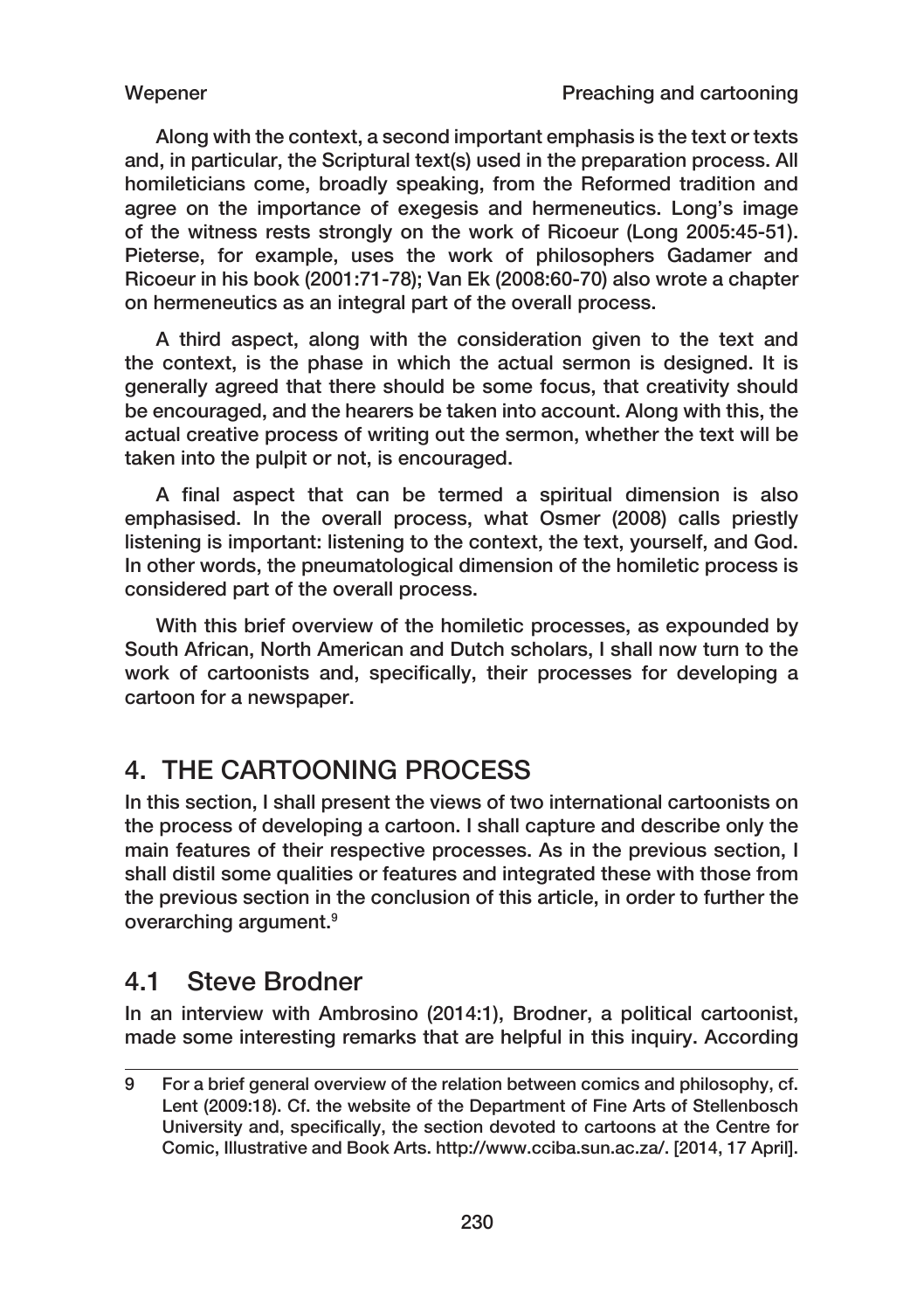to Brodner, his aim is to bring to the surface that which is hidden and to provide insight. He states that it is consequently crucial to have sufficient knowledge about the subject: "You have to read, boned up, been exposed to news stories and books" (Ambrosino 2014:1). To simply caricature by either exaggerating the features of people, or doing the opposite and denigrating them, is not real cartooning. According to Brodner, you need true knowledge in order to make a point. Furthermore, he regards the role of cartooning as going beyond the news, as mere facts being shared, and asking why, for example, politicians do things. It is thus about a deeper inquiry than merely reporting on the surface. Historically, cartoons in newspapers also have entertainment value, because newspapers were viewed as entertainment (Ambrosino 2014:2). In the process of actually drawing the cartoon, Brodner explains that you need to have a point, a clear direction of where you want to go; once you start the creative act, there is a dialogue between your subconscious, you and what you know, which means that the cartooning can take interesting directions. Ultimately, it is sometimes necessary to "carve a lot of the stuff away" and to omit detail, in order to get to the point (Ambrosino 2014:2).

## 4.2 Christian Adams

According to Adams (2008:1), his aim as cartoonist is to make people laugh, think and become aware of something they were not aware of previously. In the hope of achieving this through his cartoons, he listens to the news, reads newspapers, and constantly asks the question as to what will the majority of the viewers be able to relate. At times an idea comes to him immediately and, at other times, it takes hours. However, according to him, it is indeed amazing what a deadline can do. He will then make a couple of rough sketches related to ideas and show them to his editor, who will then also help decide which one should be developed further. Thereafter, he will devote most of his time to thinking before he finally takes up the pen. The drawing of the cartoon itself can take anything between one and three hours depending on some variables. He then subjects the cartoon to a further editing process and always feels that, if he had more time, he would have been able to turn it into a masterpiece.

## 4.3 Main features of the processes

As in the previous section on preaching, I shall now address some relevant qualities from the above two outlines. In the conclusion, I shall integrate these qualities with the homiletic qualities for an enriched theory for praxis for the homiletic process.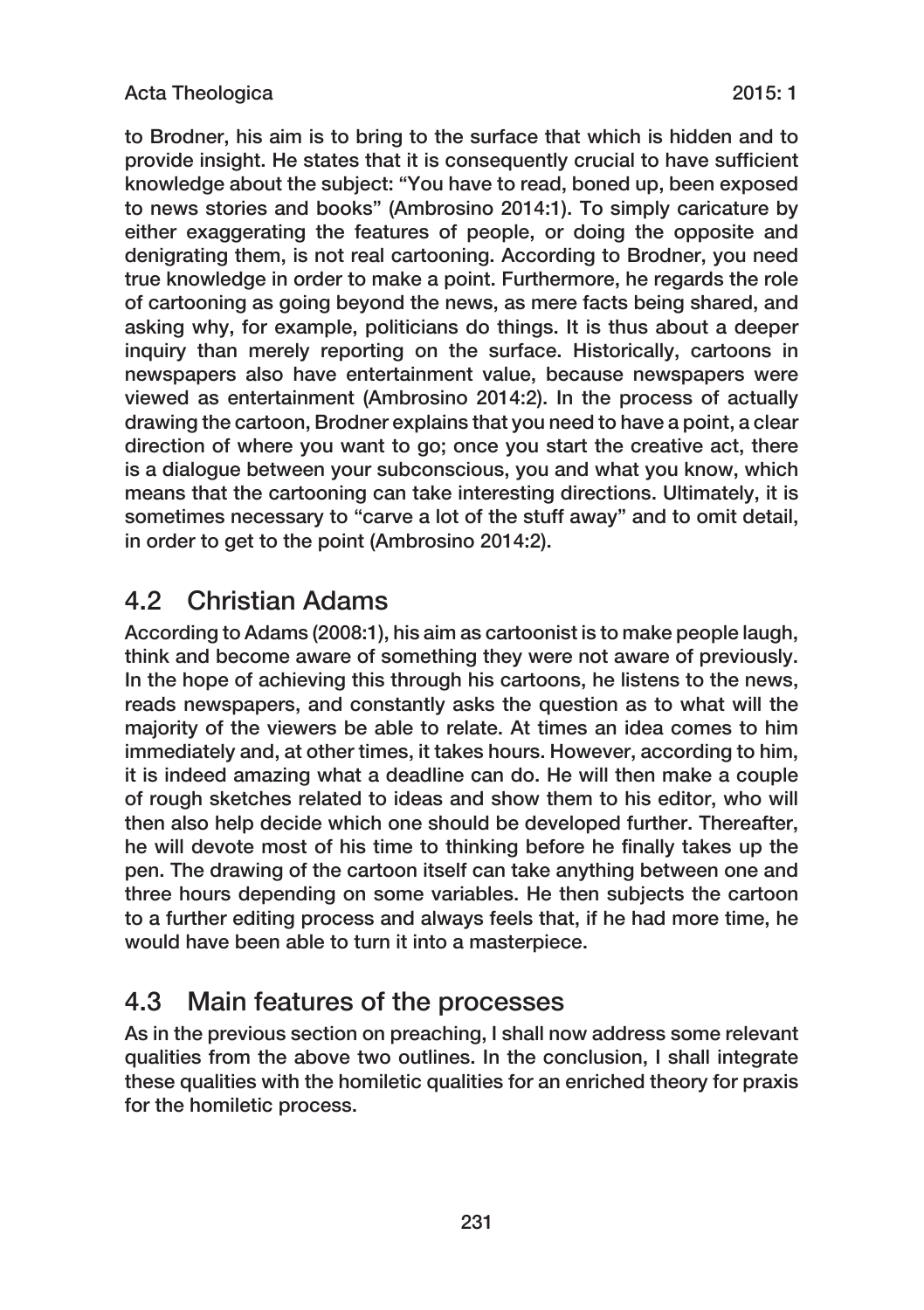There is a specific emphasis on reading as a form of research on a specific subject. As the aim of a newspaper cartoon is more than simply reporting, it is imperative to have sufficient knowledge about the subject. According to Brodner and Adams, reading as research can been regarded as a first and essential step in the process of developing a cartoon.

A second step is, in fact, an aim and part of the overall process rather than simply an additional step; it entails realising the ideal of bringing what is hidden to the surface. The aim of the cartoonist is to unveil, or, in the language of Wink (1996), to unmask. In order to do so, an idea must come to mind. The popular expression "the penny drops" could possibly be apt for what is being hinted at, in this instance, and this is indeed part of an overarching hermeneutical process.

According to these cartoonists, they must have a point that they want to make. However, in the process of drawing with that point in mind, there are also subconscious processes at work. This emphasises the importance of creativity. It is interesting to note that a deadline is not necessarily considered a hindrance to creativity, but could indeed stimulate it.

Both cartoonists mentioned the importance of entertainment as an aim of the cartoon. In their work, they highlight and focus on one aspect of the subject matter, in order to unveil something that also makes the readers smile or laugh.

Lastly, they highlight the importance of the process of editing. The cartoonists themselves edit their cartoons, but other persons such as editors also have an opportunity to provide input, which the artists can use in editing their cartoons.

## 5. ENRICHING THE PROCESS OF SERMON DEVELOPMENT WITH REFERENCE TO THE WORK OF CARTOONISTS

In this last section, I shall first highlight the similarities between the two processes and then formulate some homiletic qualities for an enriched theory for the praxis of the homiletic process of developing a sermon, as guidelines for preachers.

In both processes, the multilayered contexts in which preachers and cartoonists work must be thoroughly researched; these contexts range from international politics and world events to matters regarding local municipalities, as well as the listeners and readers and their denominational affiliation or political views. For example, there is a big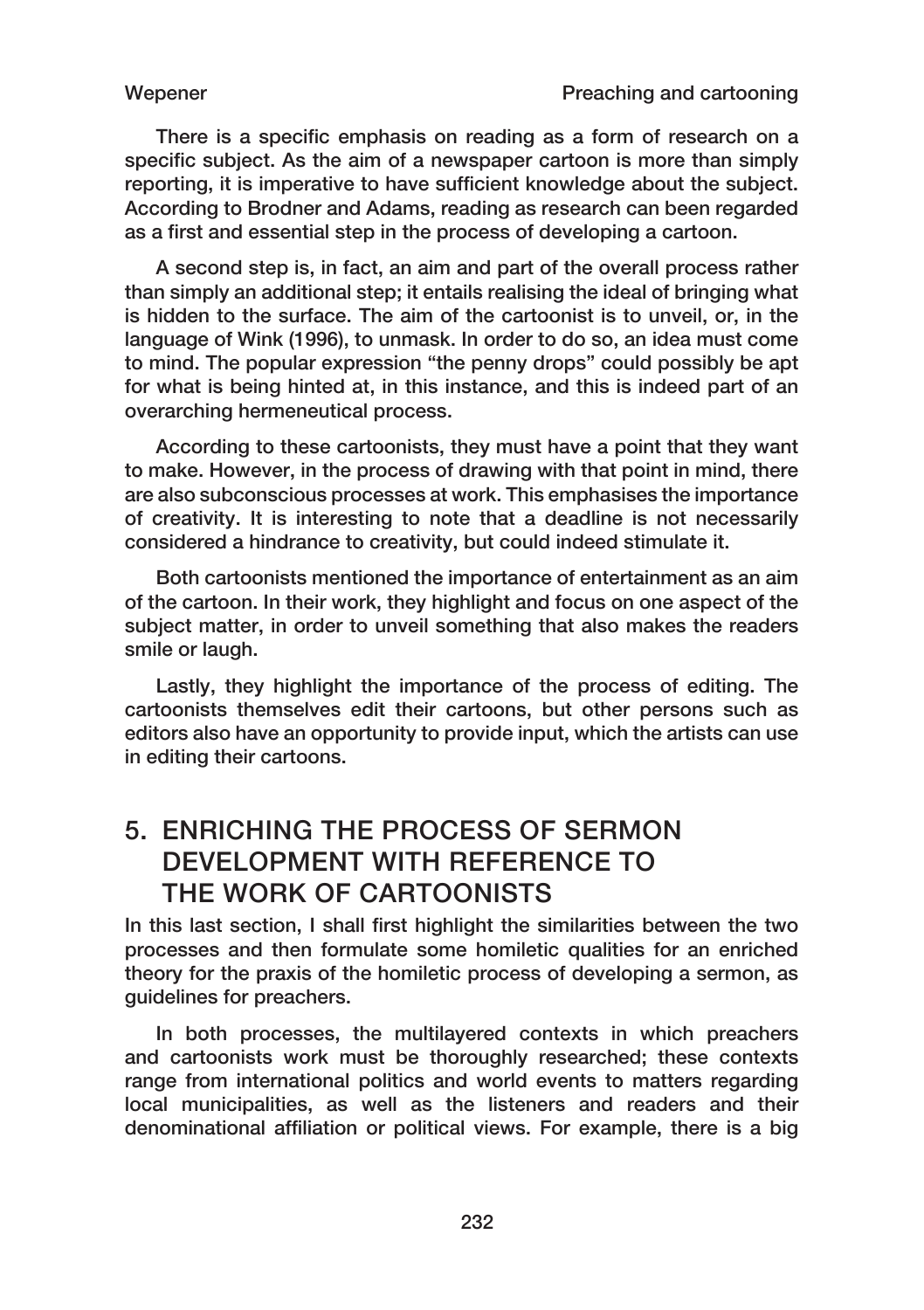### Acta Theologica 2015: 1

difference in developing a cartoon for *Beeld, Mail & Guardian, Rapport* or *Sunday Times.* Similarly, there is a difference in preaching in a Pentecostal, Reformed or Roman Catholic congregation or parish. In both processes, a text is interpreted. In the case of preaching, it is usually a biblical text and, in the case of cartooning, the text comes from the news events and can, for example, be a state president. In both processes, there is simultaneous interaction between text and context; these can thus be characterised as hermeneutic processes aimed at conveying a message in a specific context and not simply at repeating facts. Creativity is important in both processes.

In light of this exploration, I wish to return to the poem that introduced this article, namely the situation in which one is making dots on a sheet shortly before one has to preach and one does not know what to say. What can preachers do in such a situation? I conclude with some suggestions.

- First, none of these suggestions will be helpful, if the typical steps described in part three of this article have not been taken, including a thorough study of both the text and the context.
- Secondly, the aspect of humour in the work of cartoonists should not be overlooked. Preachers in such a situation should perhaps not view their situation and what they have to do as too serious, but as an act of unveiling that which makes the listeners smile. There is thus a need for lampooning not only the powers that be, but also the preacher. This relates closely to the ethos of the preachers, who should remind themselves to be true to their own character in the process of developing and delivering the sermon. In most instances, this will also include a lighter, more humorous approach. Especially in a postmodern context, listeners will appreciate an approach in which the communication is less authoritarian.
- Thirdly, it could be helpful to look at cartoons. Nowadays, it is fairly easy to do an internet search of cartoonists' work, especially cartoons from the past week that can help the preacher scrutinise how the artist interpreted the current context, thereby shedding new light on it. The preacher could then reflect anew on his/her own text and context and gain some inspiration from the work of the cartoonists.
- Fourthly, a deadline is helpful for some and not for others. In her book, homiletician McKenzie (2010) provides good tips for preachers based on the creative processes followed by writers. For example, she suggests keeping a journal; practising free‑writing in which one practises writing about anything at all and not necessarily a sermon; listening to music, or going for a walk (McKenzie 2010:39‑44). One could add having a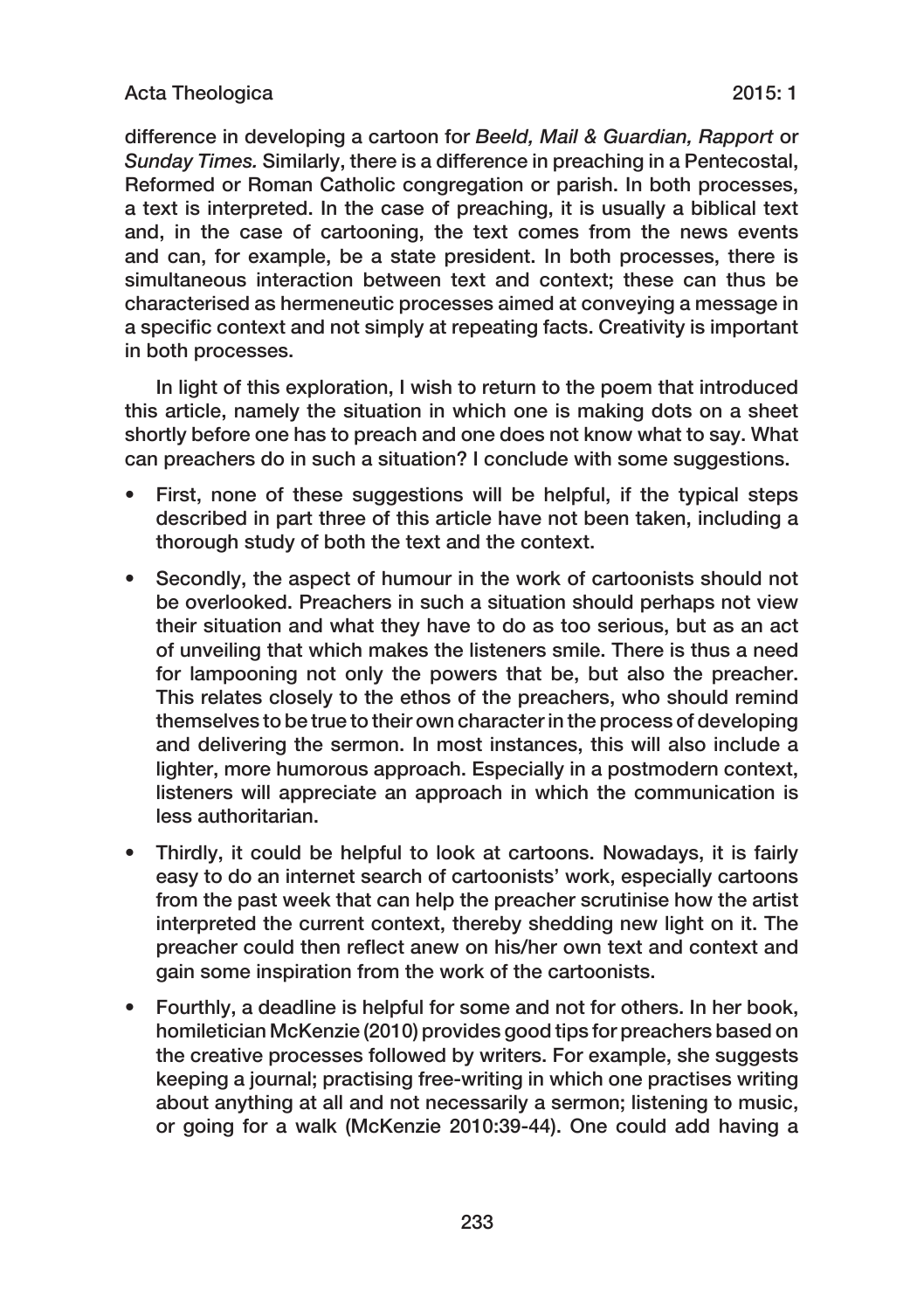bath (as Archimedes did), or sleeping on the subject. Such practices can help preachers be more attentive, as writers (and cartoonists) must be prior to the deadline, and acquire habits that can relieve the pressure associated with the deadline, on the one hand, and stimulate creativity, on the other.

• The need for editing cannot be over-emphasised. In addition, preachers would do well by not approaching the whole homiletic process as the Lone Ranger, but by including people who can critically reflect on the sermon before it is delivered. In this instance, I do not mean what McClure (1995) describes as his roundtable pulpit approach, but something more basic such as asking your spouse, partner or friend to read or listen to your sermon and critically comment on it, like an editor comments on a cartoon prior to publication. Informal discussions on the initial ideas for the sermon can benefit the preacher and thus prevent him/her from simply jotting down dots on a blank sheet of paper.

These guidelines could assist preachers in their weekly task of developing a sermon. The homiletic process that preachers follow can, to some extent, also be of value to cartoonists when they face their blank sheets of paper.

## BIBLIOGRAPHY

Ambrosino, B.

2014. Satirical illustrator Steve Brodner on politics, process, and … sushi. [Online.] Retrieved from: http://hub.jhu.edu/2014/02/19/steve-brodner-interview [2014, 16 April].

Adams, C.

2008. The process of cartooning for a newspaper. [Online.] Retrieved from: http://blogs.telegraph.co.uk/news/christianadams/4670905/The\_process\_of cartooning\_for\_a\_newspaper/ [2012, 7 March].

#### Barnard, M., Cilliers, J.H. & Wepener, C.J.

2014. *Worship in the network culture. Liturgical ritual studies – Fields and methods, concepts and metaphors*. Liturgia Condenda 28. Leuven: Peeters Press.

Borger, F.

2008. De voordracht van de preek. In: Van der Meulen, H. (ed.), *Als een leerling leren preken. Preekvoorberijding stapsgewijs* (Zoetermeer: Uitgeverij Boekencentrum), pp.121-131.

Bregman, K.

2008. De preek als taalgebeuren. In: Van der Meulen, H. (ed.), *Als een leerling leren preken*. *Preekvoorberijding stapsgewijs* (Zoetermeer: Uitgeverij Boekencentrum), pp.111-120.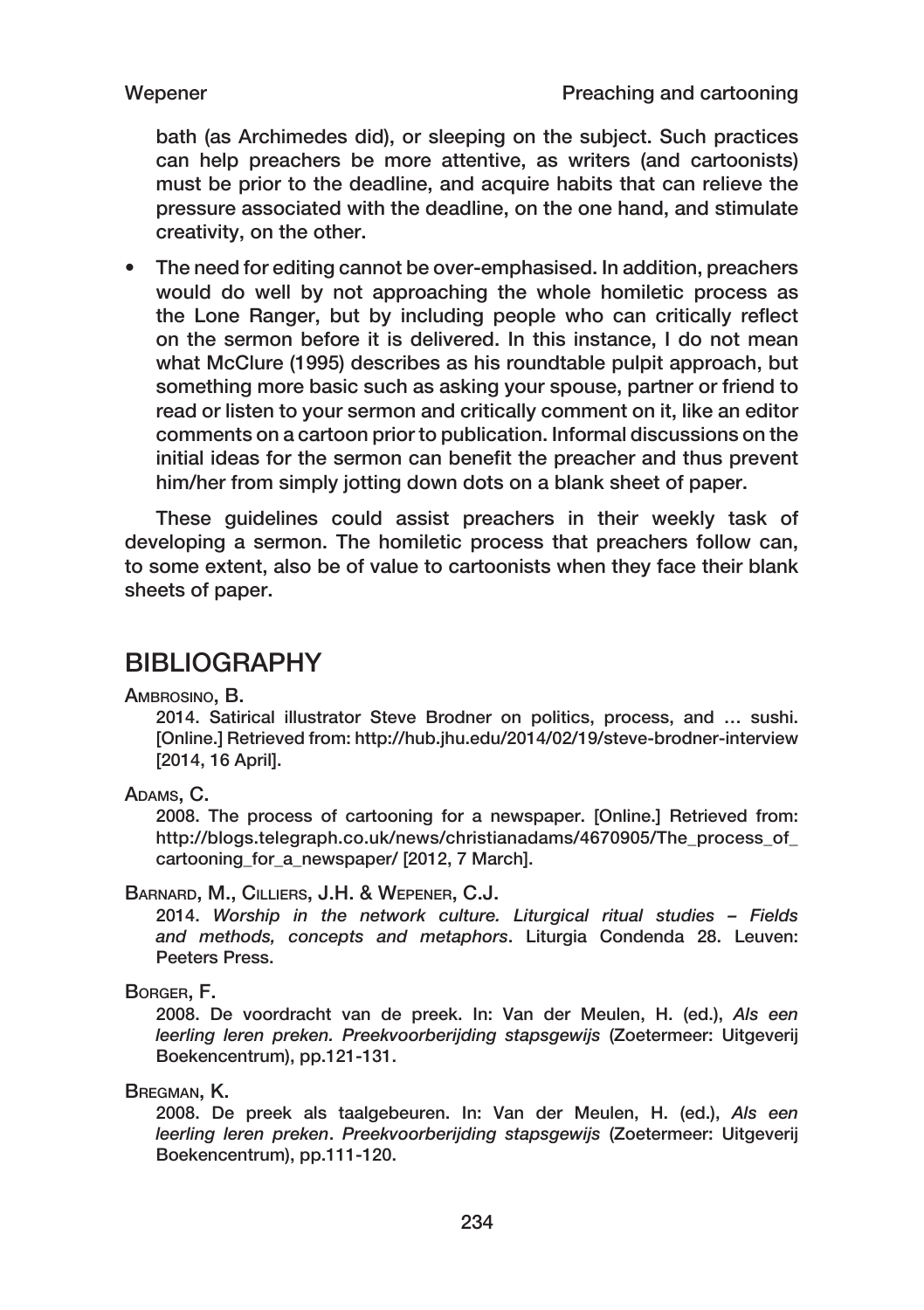#### Brouwer, R.

2008. Preken in context. Over de homiletische situatie. In: Van der Meulen, H. (ed.), *Als een leerling leren preken. Preekvoorberijding stapsgewijs* (Zoetermeer: Uitgeverij Boekencentrum), pp.21-34.

#### Burger, C.W.

1995. *Gemeentes in transito. Vernuwingsgeleenthede in 'n oorgangstyd. Gemeente en bediening 3*. Kaapstad: Lux Verbi.

#### Campbell, C.

2008. Principalities, powers, and fools. Does preaching make an ethical difference? Paper delivered at the eighth international conference of the Societas Homiletica, Copenhagen, July 2008.

#### Cilliers, J.H.

2004. *Die lewende stem van die Evangelie.* Stellenbosch: SUN Press.

2008. The clown before the powers. A South African response to Charles Campbell's comic vision on preaching. *Homiletic. Journal of the Academy of Homiletics* 33(2):1-10.

2009. Clowning on the pulpit? Contours of a comic vision on preaching. *Scriptura. International Journal of Bible, Religion and Theology in Southern Africa* 101:189-197.

2010. Clowning for change. Comments on Charles Campbell's comic vision on preaching. Preaching: Does it make a difference? *Studia Homiletica* 7:33-36. Mogens Lindhart and Henning Thomsen (eds.). Frederiksberg: Aros Vorlag.

#### De Villiers, I.L.

1972. *Leitourgos.* Kaapstad: Tafelberg-Uitgewers.

#### De Vries, R.

2008. De opbouw van de preek. In: Van der Meulen, H. (ed.), *Als een leerling leren preken. Preekvoorberijding stapsgewijs* (Zoetermeer: Uitgeverij Boekencentrum), pp.100-110.

#### De Zwart, I.

2008. De eerste lazing. In: Van der Meulen, H. (ed.), *Als een leerling leren preken. Preekvoorberijding stapsgewijs* (Zoetermeer: Uitgeverij Boekencentrum), pp.50-59.

#### Harris, J.H.

2008. Interpreting the larger social context. In: Long, T.G. & Tisdale, L.T., *Teaching preaching as a Christian practice. A new approach to homiletical pedagogy* (Louisville, KY: Westminster John Knox Press), pp.90-100.

#### Immink, G.

2008. Een methode van preekvoorbereiding. In: Van der Meulen, H. (ed.), *Als een leerling leren preken. Preekvoorberijding stapsgewijs* (Zoetermeer: Uitgeverij Boekencentrum), pp. 9-20.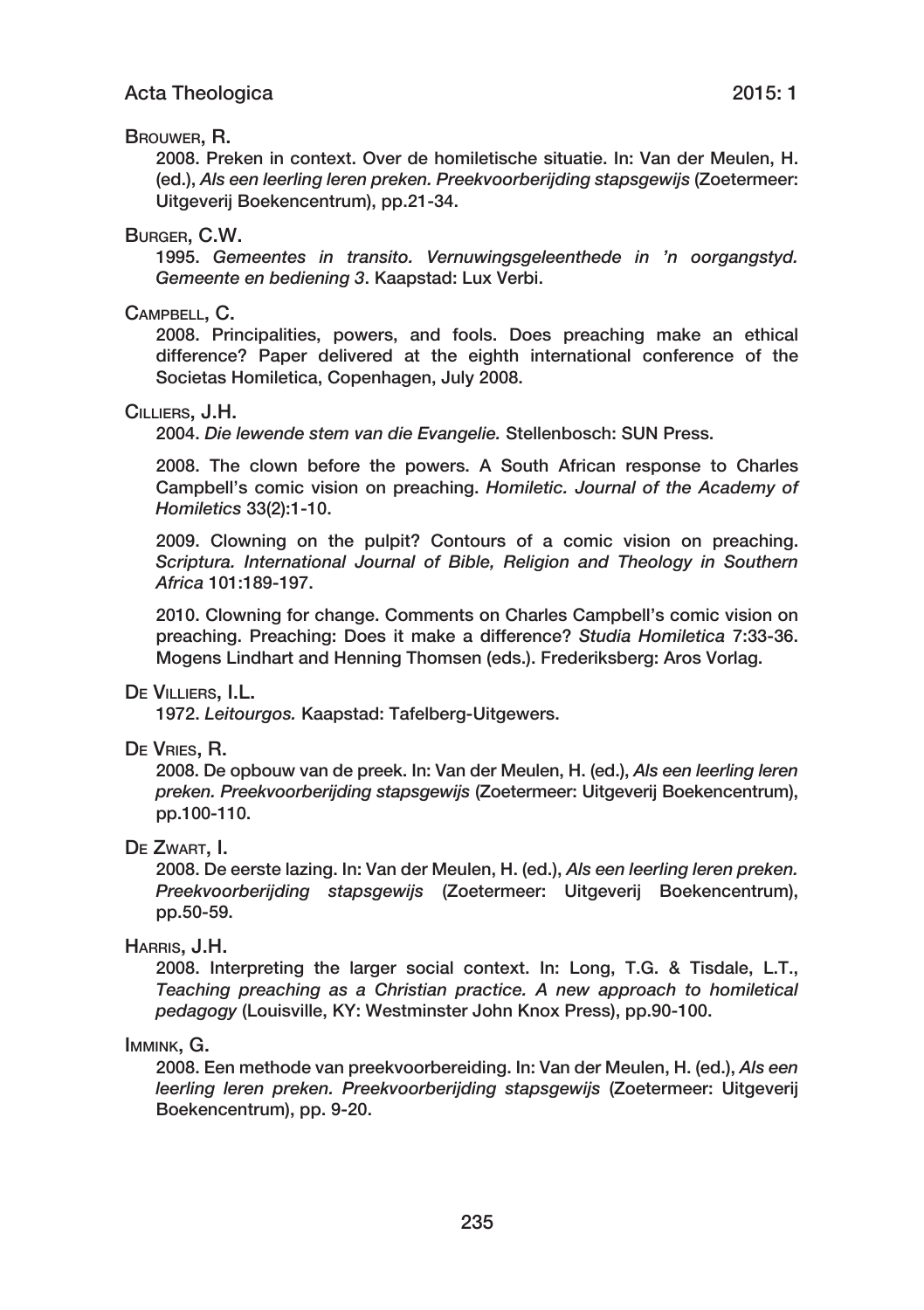### Lent, J.

2009. Comics and philosophy. *Philosophy Now* 73:18.

#### Long, T.G.

2005. *The witness of preaching.* Revised ed*.* Louisville, KY: Westminster John Knox Press.

1989. Preaching and the literary forms of the Bible. Philadelphia, PA: Fortress Press.

#### McClure, J.S.

1995. *The round-table pulpit. Where leadership and preaching meet*. Nashville, TN: Abingdon Press.

#### McKenzie, A.M.

2010. *Novel preaching. Tips from top writers on crafting sermons.* Louisville, KY: Westminster John Knox Press.

#### Muis, J.

2008. De prediking en de dogmatiek. In: Van der Meulen, H. (ed.), *Als een leerling leren preken. Preekvoorberijding stapsgewijs* (Zoetermeer: Uitgeverij Boekencentrum), pp.71-79.

#### Nhiwatiwa, E.K.

2012. *Preaching in the African context: How we preach.* African Ministry Series. Nashville, TN: Discipleship Resources International.

#### OLD, H.O.

2002. *Worship. Reformed according to Scripture*. Louisville, KY: Westminster John Knox Press.

#### Osmer, R.R.

2008. *Practical theology. An introduction.* Grand Rapids, MI: Eerdmans.

#### Pieterse, H.

2001. *Preaching in a context of poverty*. Pretoria: University of South Africa.

### Post, P.G.J.

2001. Introduction and application. Feast as a key concept in a liturgical studies research design. In: Post, P.G.J., Rouwhorst, G., Van Tongerend, L. & Scheer, A. (eds.), *Christian feast and festival: The dynamics of Western liturgy and culture*  (Leuven: Peeters Pers), pp.47-77.

#### Thompson, J.W.

2008. Interpreting texts for preaching. In: Long, T.G. & Tisdale, L.T., *Teaching preaching as a Christian practice. A new approach to homiletical pedagogy* (Louisville, KY: Westminster John Knox Press), pp.61-74.

### Tisdale, L.T.

2008. Exegeting the congregation. In: Long, T.G. & Tisdale, L.T., *Teaching preaching as a Christian practice. A new approach to homiletical pedagogy* (Louisville, KY: Westminster John Knox Press), pp.75-89.